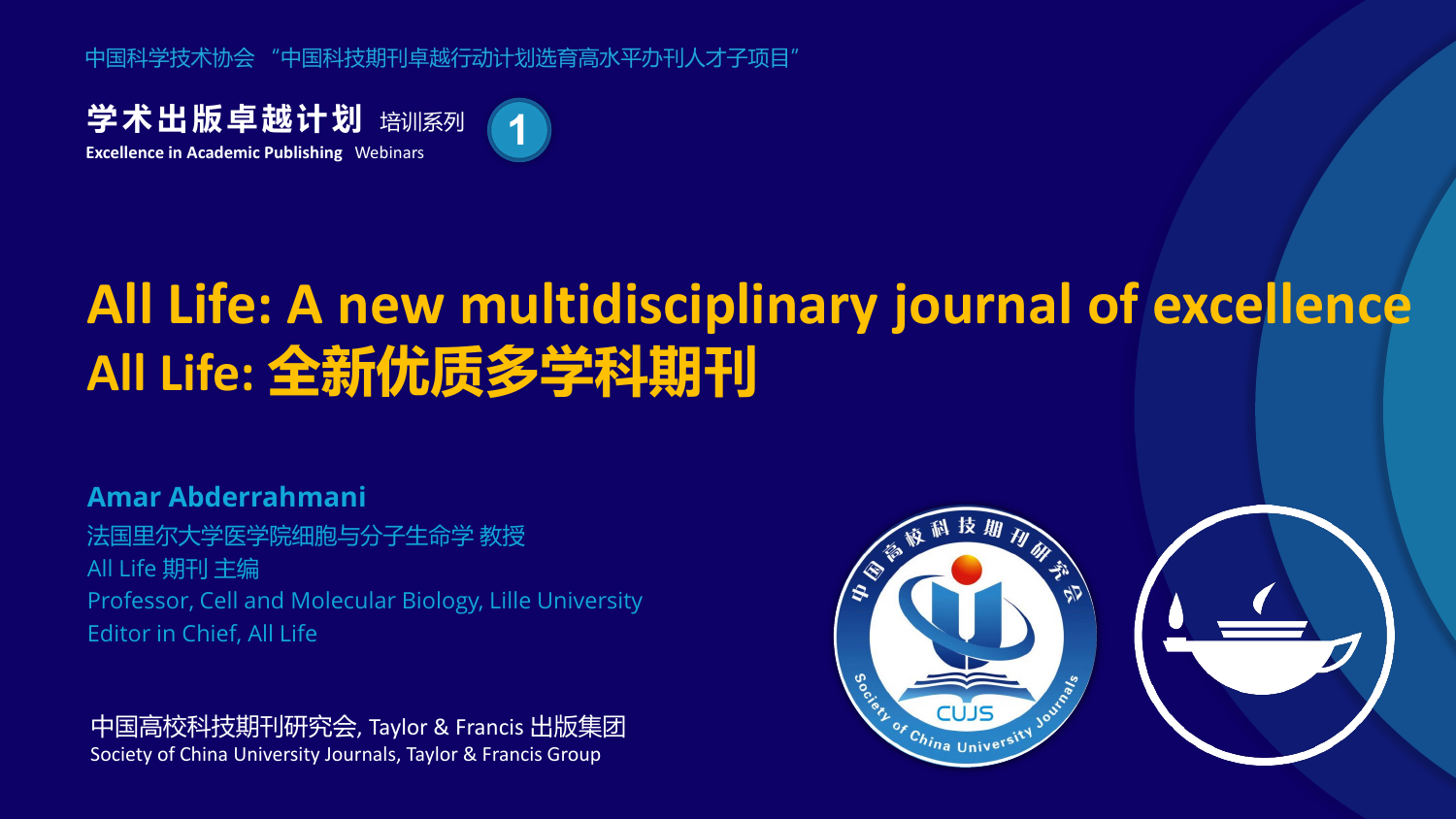### Why is *All Life* a good idea? All Life的优异之处

- *All Life* is a **multidisciplinary journal with 12 discipline sections in Life Sciences** at the front line of several disciplines including cell biology, microbiology, medical sciences, physics, chemistry, bioinformatics and other disciplines ([https://bit.ly/all\\_life\)](https://bit.ly/all_life)
	- $\triangleright$  Meets the authors demand.
		- A **preview** of manuscripts and **advice** by our Editorial Board before submission
		- Manuscripts **find the right editors and reviewers** (a fair and rapid review)
		- Manuscripts **are more visible**
		- Citations of **papers are increased** in multidisciplinary journal

• **All Life 涵盖生命科学领域的 12个学科**

### 符合作者的需求

- 投稿前, 编委员会对稿件 进行预审,并给出建议
- 合适的编辑和审稿人(公正 快速的审稿)
- 稿件的可见性
- 发表在多学科期刊的论文 的引用在增加



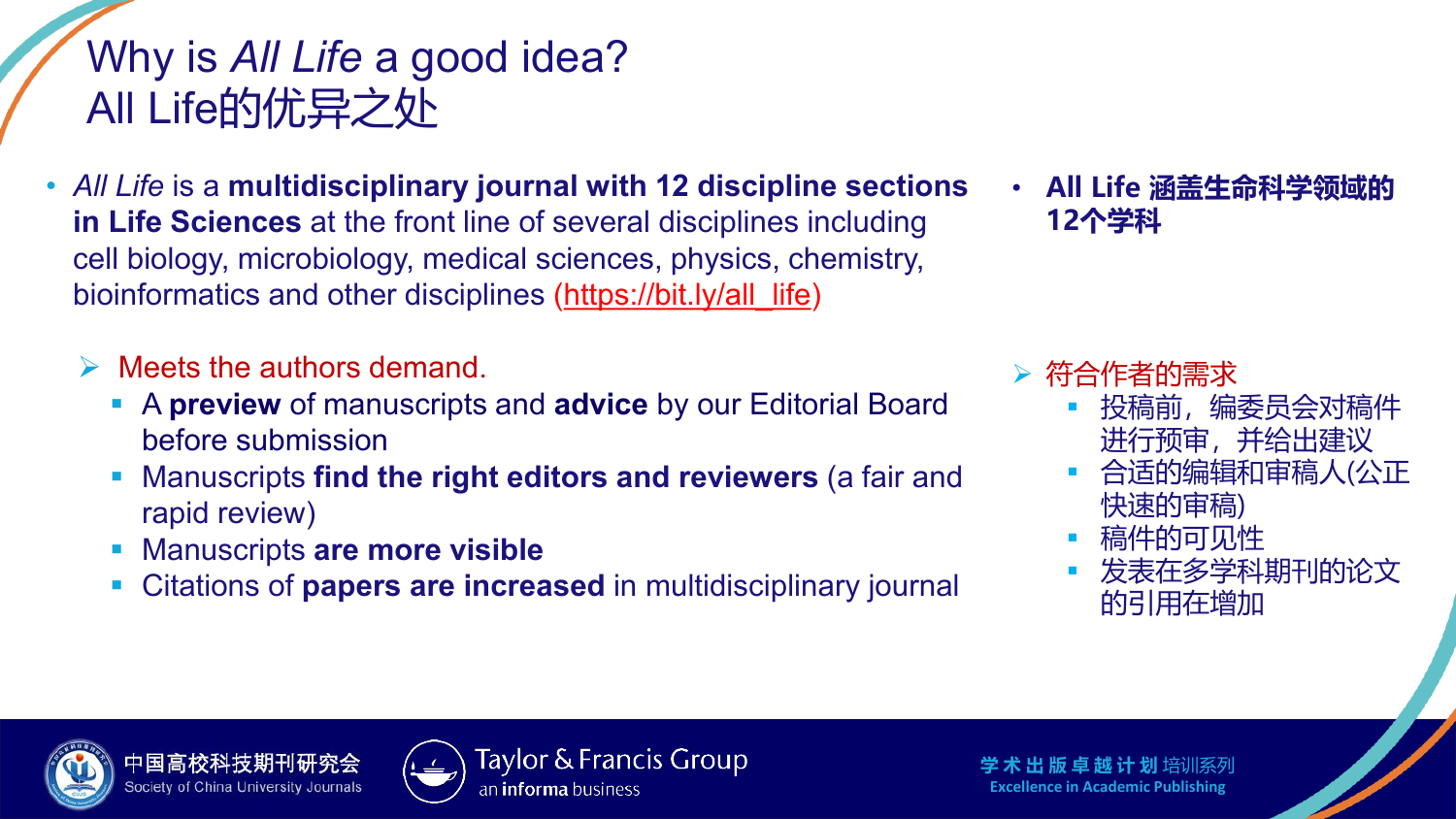### Why is *All Life* a good idea? All Life的优异之处

- *All Life* is a **multidisciplinary journal with 12 discipline sections in Life sciences** at the front line of several disciplines including cell biology, microbiology, medical sciences, physics, chemistry, bioinformatics and other disciplines ([https://bit.ly/all\\_life](https://bit.ly/all_life))
- **All Life 涵盖生命科学领域的 12个学科**

 符合联合国可持续发展目标的 要求

 All Life的稿件尊重联合国 的优先事项,这些优先事 项集中于有时限的繁荣、 人民、地球、和平和伙伴 关系目标。其中包括17项 中的4项可持续发展目标 (第2、3、14和15项)



**The manuscripts in All Life are respectful to UNs priorities** that focused on time-bound targets for prosperity, people, planet, peace, and partnership. We are covering 4 UNSDGs (2, 3,14 and 15) among a total of 17





Taylor & Francis Group an *informa* business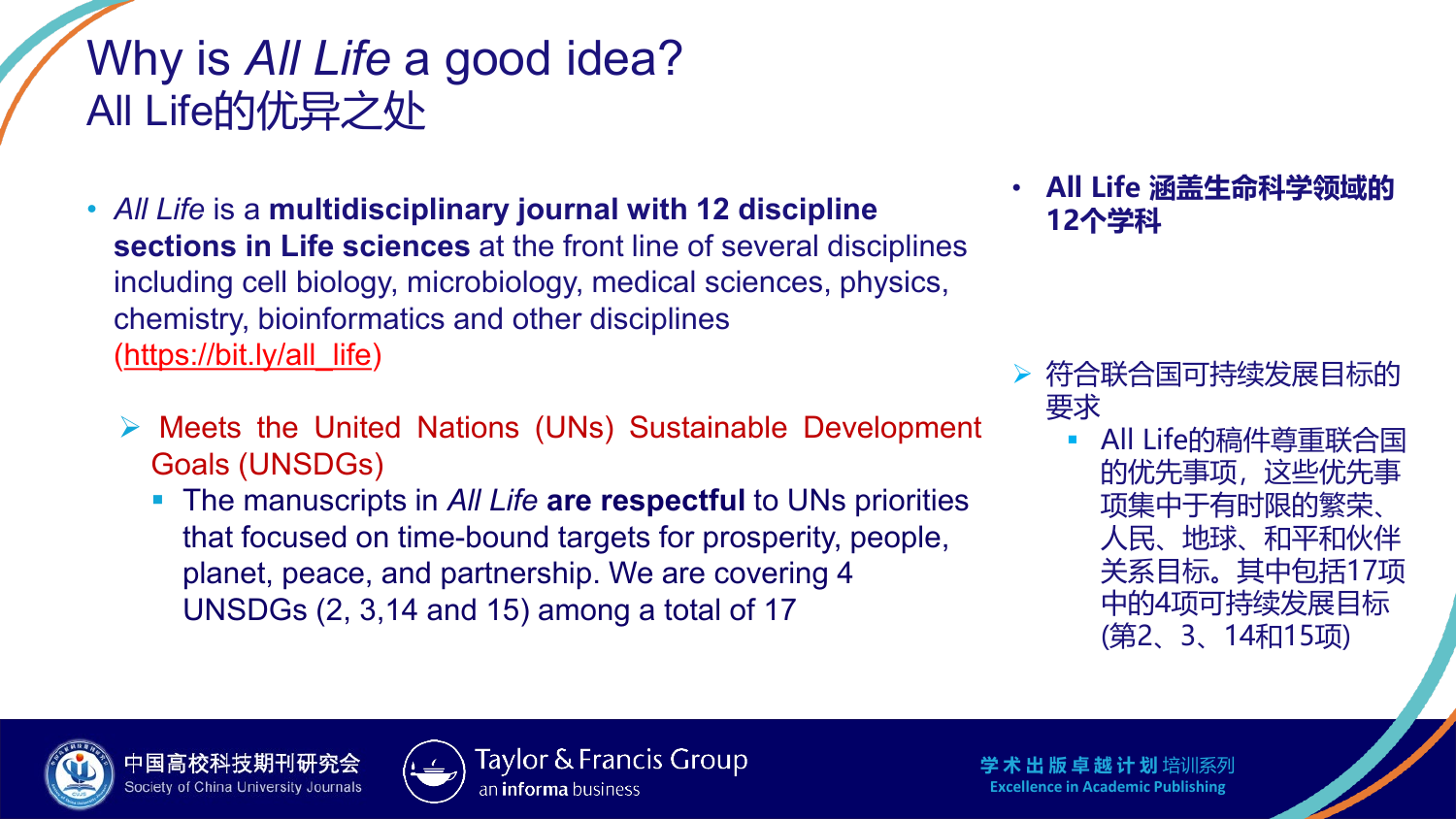### Why did you become the Editor of *All Life*? 成为All Life主编的原因

- To ambitiously customize a multidisciplinary Journal in which «**I would love to submit my own manuscripts** »
- The suitable person because of my multidisciplinary education background and current research
- To be an **actor** of a journal of **excellence, vision and modern practice** with manuscripts of high quality

meeting the **reality and interests** of readers **warrant** of ethics and data policies

- 致力于定制一份"我想要投稿" 的多学科期刊
- 合适的人选与多学科教育背景和 目前所处的研究领域相关
- 打造一份将远景和实践相结合的 优秀高品质期刊
	- ▶符合读者的现实需求和兴趣
	- 遵守科研伦理道德规范和数据 政策





Taylor & Francis Group an **informa** business